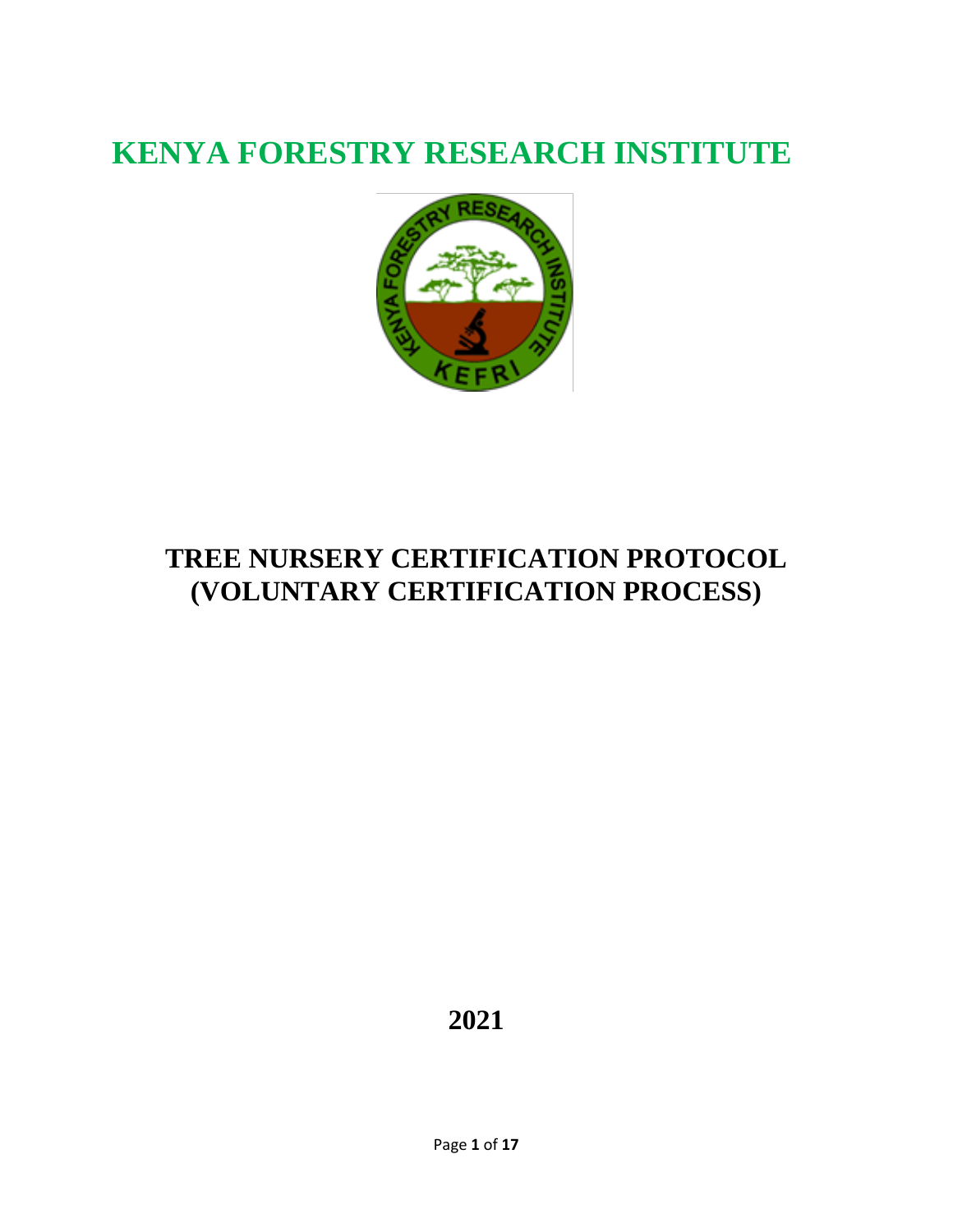#### **1.0 INTRODUCTION**

Forests and trees on farm play a critical in provision of goods and services and it is a major source of livelihoods for many communities. Successful forest conservation and regeneration efforts require the use of reproductive materials that meet appropriate genetic, morphological and physiological quality standards. However, research and field experiences invariably show that most of the seedlings planted out are of low quality leading high mortality rates when out planted. Seedling quality is a major factor that determines the success of tree farming and reforestation. The survival of trees, growth performance, length of rotation period and volume and quality of timber that can be harvested are greatly influenced by the quality of seedlings used. Seedling quality refers to genetic and physical characteristics of the seedling. Genetic quality relates to the genetic characteristics of the mother tree, while physical quality refers to the physical condition of the seedling as it is raised in the nursery. A high quality planting stock, is that which is: grown from germplasm collected from selected sources; healthy and with dark green leaves; having sturdy stems and with relatively large collar diameter; having root systems that are free from deformities and are dense with many root hair tips; having balanced root and shoot mass; and fully hardened, accustomed to full sunlight and reduced water and fertilizer. Certification of tree nurseries will address problems of low quality, low vigor and poor health that is associated with high field mortality at out-planting. The main purpose of tree nursery certification is to ensure production of quality and healthy planting materials for quality products and maintain environmental health.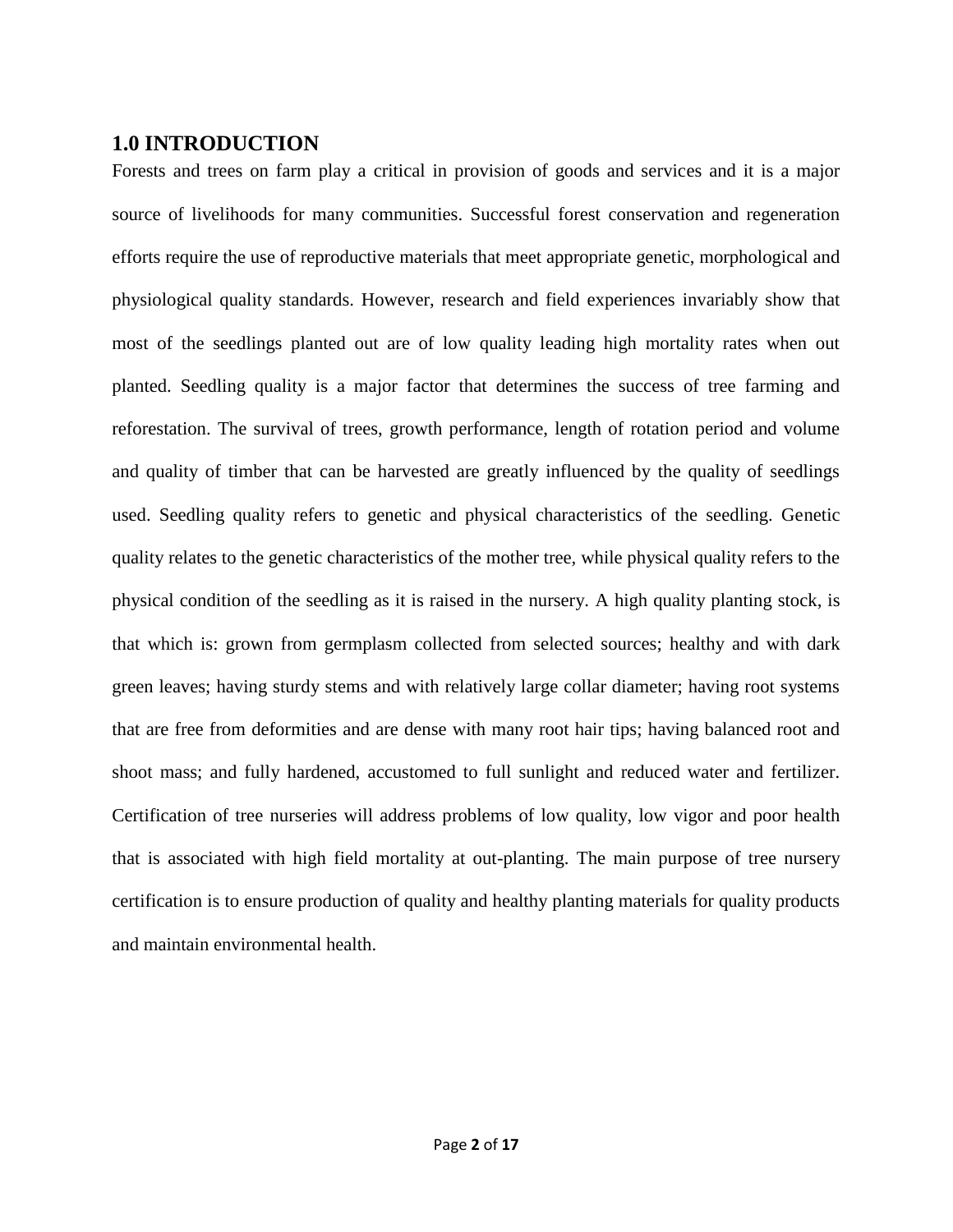## **2.0. PURPOSE AND SCOPE OF THE TREE NURSERY CERTIFICATION SCHEME**

The main purpose of certification or accreditation scheme is to ensure production of quality and healthy planting materials for quality products and maintain environmental health.

The scope of the accreditation scheme is to establish a network of quality nurseries across the country for the purpose of propagation and distribution of high quality planting material of specified tree species. The accreditation recognizes two types of tree nurseries:

- (i) Commercial tree nurseries whose sole purpose is to produce certified tree seedlings of any of the commercial tree species and
- (ii) General purpose tree nursery which may combine production of commercial tree species and other species for conservation purposes.

Further, depending on the level of operation, a tree nursery can either be a wholesale (for both large and small scale growers), retail or production by order.

Certification shall be accorded to the tree nurseries that:

- a) Show proof of traceability of the source of planting materials that form from a certified seed source
- b) Have basic necessary infrastructure that include:
	- (i) Minimum size of one acre for general purpose tree nurseries with at least a minimum production capacity of 2000 seedlings
	- (ii) Secured by a fence, nursery store, office, potting shed, water source, loading bay, sterilization unit/bin and a greenhouse (optional)
	- (iii) Commercial tree nurseries will be classified by production capacity as follows;
		- a. Small scale commercial and individual tree nursery with an output of 5000-500,000 seedlings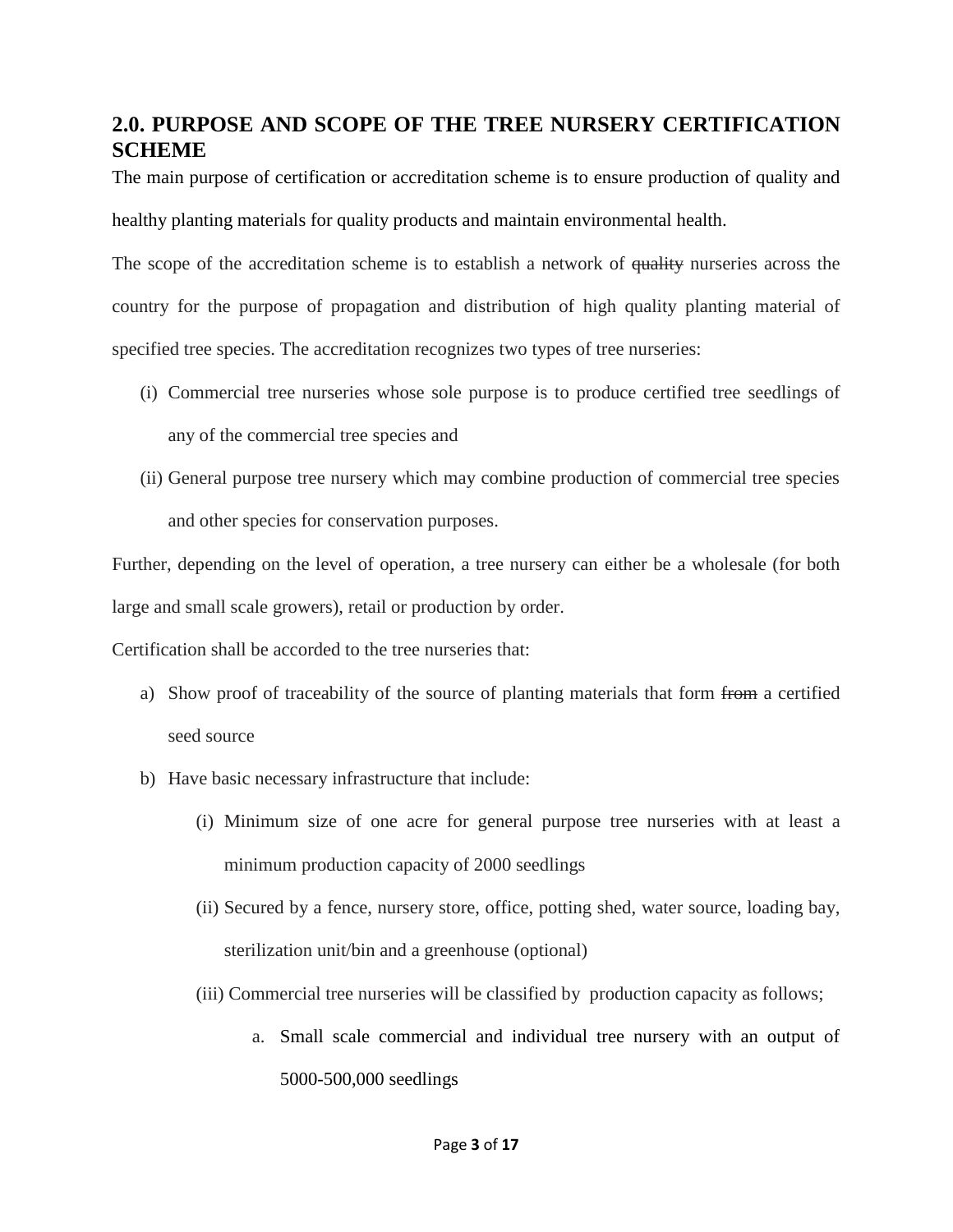- b. Medium scale commercial tree nursery with an output of over 501000- 1000,000 seedlings
- c. Large scale commercial tree nursery with an output of over 1 million seedlings
- c) Show proof of proper record keeping of movement of materials in and out of the nurseries and destinations;
- d) Have healthy seedlings with no or slight incidences of pest and disease and proof of readiness to control.
- e) Use of chemicals approved by the Pesticide Control and Protection Board (PCPB) for the control of pests and diseases or known biological /organic means of pest and disease control.
- f) Production of quality planting material of one or more specified tree species by adopting good nursery management practices
- g) Must adhere to approved national labour wages
- h) Nursery operator to provide evidence of knowledge in basic nursery operating principles

**Note:** If different premises are used for seedling production, recognition of all the above requirements are required to be obtained separately and individually.

- 2.2 The recognition shall be accorded to the nurseries for the tree species specified in the document of certification.
- 2.3 Recognition shall be granted as such or after upgrading as per requirement.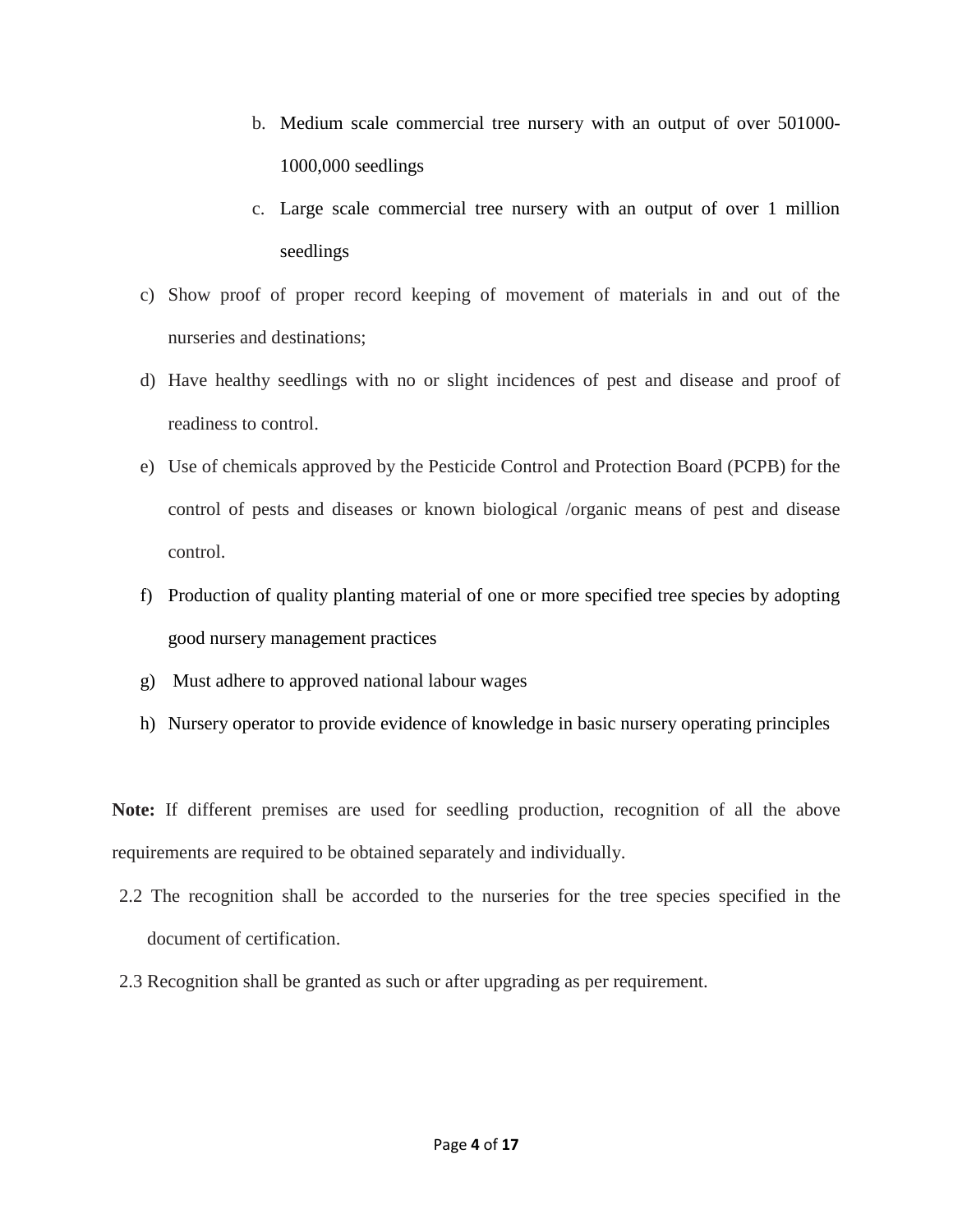- 2.4 A nursery licensed under National/County shall be given certification for a period of one year under the purview of this scheme but their final certification will be subject to assessment by the Tree Nursery Certification Committee.
- 2.5 Certification of tree nursery by recognized authority shall be period specific.
- 2.6 Nursery certification shall cover all public and private tree nurseries undertaking production of commercial tree species within the republic of Kenya

#### **3.0 WHO CAN APPLY FOR CERTIFICATION**

- 1. Tree nurseries owned and managed by Government Ministries, Departments and Agencies/Institutions;
- 2. Tree nurseries owned and managed by learning institutions, both public and private;
- 3. Tree nurseries owned and managed by Non-Governmental Organizations (NGOs), Private Companies; Faith Based Organizations (FBOs) and Community Based Organizations (CBOs);
- 4. Tree nurseries owned and managed by Community Forest Associations (CFAs);
- 5. Tree nurseries owned and managed by Timber Manufacturers Associations (TMAs) and Tree Growers Associations (TGAs);
- 6. Tree nurseries owned and managed by groups (youth, men/women groups);
- 7. Tree nurseries owned and managed by individuals; and
- 8. Tree nurseries owned and managed by any other organized groups;

#### **4.0 REQUIREMENTS FOR APPLICATION**

The requirements for application for a tree nursery certification are as follows:

4.1 A nursery seeking certification must be in the KFS register of nurseries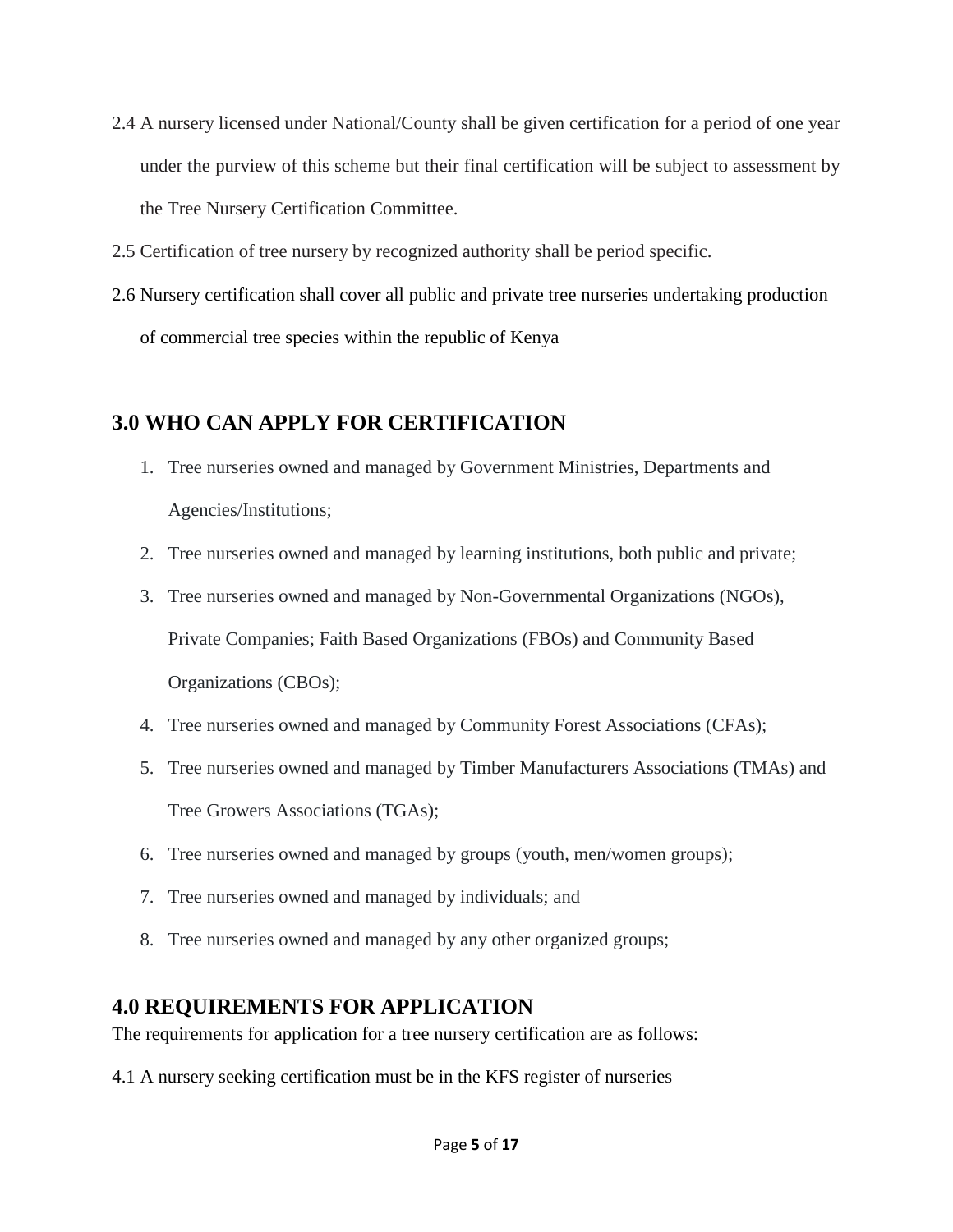- 4.2 A nursery seeking certification shall provide evidence that sources of planting materials, either seeds, or cuttings, are from certified sources (such as seed orchard, seeds stands, selected elite trees, clonal banks) that are certified by Kenya Forestry Research Institute (KEFRI)
- 4.3 Certificate of attendance to training on tree nursery establishment and management by a recognized training institution
- 4.4 The nursery manager must apply prescribed Best Management Practices (BMP) for nursery operation;
- 4.5 Business permit from the County Government where the nursery is located**;**
- 4.6 Photographs of the nursery
- 4.7 List of nursery infrastructures, equipment and materials.

#### **5.0 THE CERTIFICATION PROCESS**

- 5.1 The applicant submits the completed application form FNC-001 (Annex1) and other requirements under this protocol to the certification entity
- 5.2 The certification entity reviews the submitted documents and qualifies successful applicants for field verification.
- 5.3 The certification entity conducts field verification and assessment of the nursery
- 5.4 The certification entity approves or disapproves the application for certification and promptly informs the applicant.
- 5.5 The certification will be valid for one year with annual inspection and audits for compliance.
- 5.6 The inspection and audit report will inform the basis for operation, suspension or cancellation of the certificate.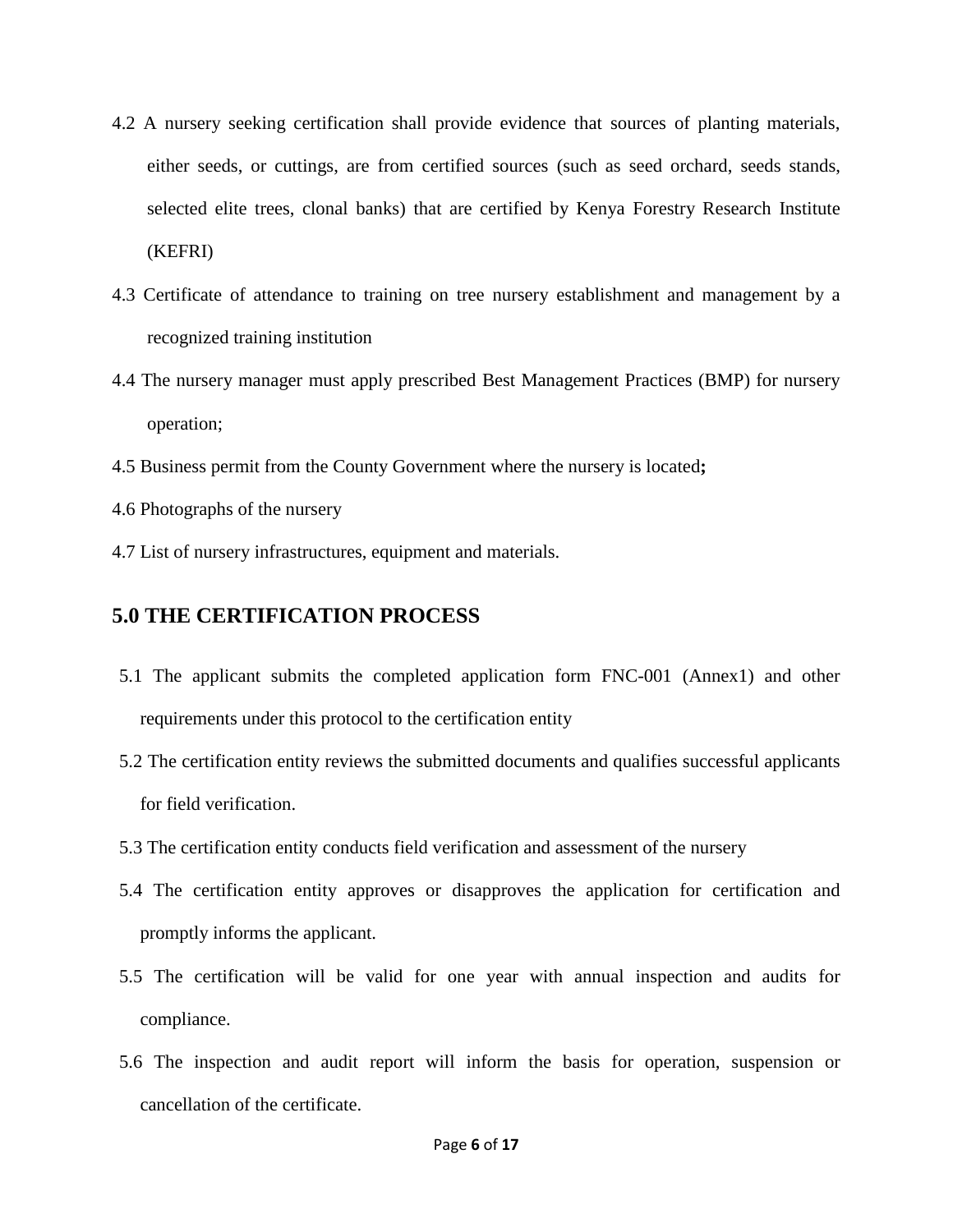## **6.0 TREE NURSERY INSPECTORS (TTCC)**

The certification entity shall appoint and train tree nursery inspectors

The inspectors shall have gone through training in:

Soil media

Seed quality and sources

Seedling quality

Integrated Pest management

Plant healthy

Use of the ICT portal

The Nursery Checklist and scoring

#### **7.0. THE ROLE OF NURSERY INSPECTORS**

The tree nursery inspectors shall have the following functions:

1. Review the application for certification of tree nursery manager;

2. Conduct proper verification and assessment of the applying nursery earmarked for certification

3. Undertake scheduled inspection and audit of certified nurseries to ensure compliance.

4. Advice on proper best practices of nursery management

4. Recommend to the certifying entity the continuation, review or cancellation of the certificate

6. Conduct periodic review every five years of the certification protocol to keep it in tandem with emerging issues.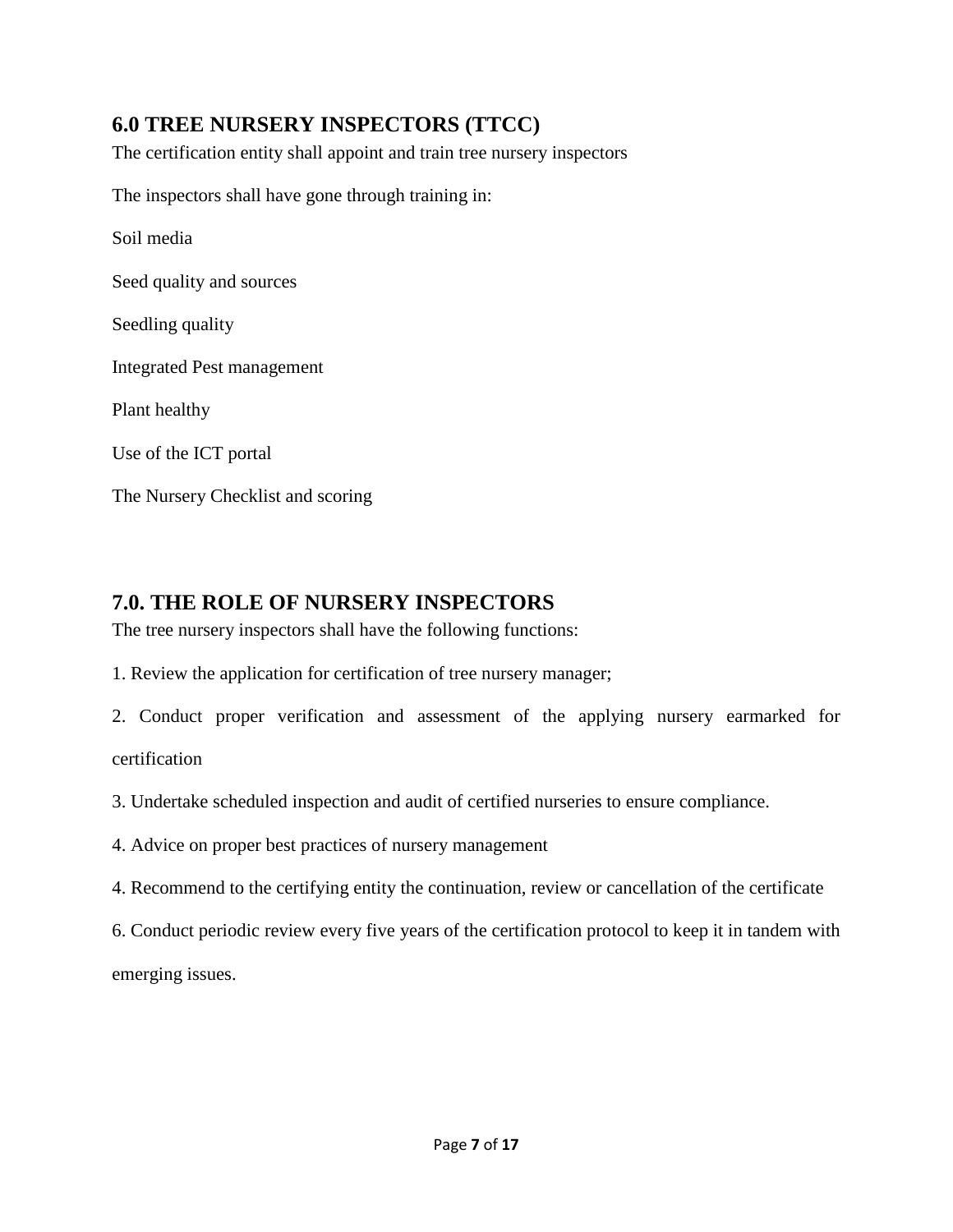#### **8.0 ISSUANCE OF CERTIFICATION CERTIFICATE**

- 8.1 In case the Nursery Certification Committee is satisfied that the nursery conforms to the requirements of this protocol, it will recommend for an issuance of a certificate with respective conditions.
- 8.2 Any change in the location, layout, design or capacity of the nursery shall be communicated to the certification entity.
- 8.3 Upon request of variation of the attributes of a certified nursery, the certification entity shall assess and verify and issue or decline to issue a variation certificate.
- 8.3 The date of validity of the nursery certification shall be specified on the certification certificate
- 8.4 The recognition certificate once issued shall continue to be in force till the date specified in the certificate unless suspended or cancelled at earlier date by certification entity.
- 8.5 The entity shall conduct periodic inspections to ensure compliance.

#### **9.0. VALIDITY OF CERTIFICATION**

9.1 Upon approval, the certificate will be valid for a period of one year.

9.2 The effective date of recognition shall be considered from the date of issuance of

Certificate.

#### **10.0 CANCELLATION OF NURSERY CERTIFICATION**

A certificate may be cancelled or suspended:

i. If the nursery does not conform or fails to perform as per requirements of this protocol;

- ii. If there are adverse reports from stakeholders or any other complaints made to the entity; and
- iii. upon enquiry duly conducted by the entity, the complaints are found to be valid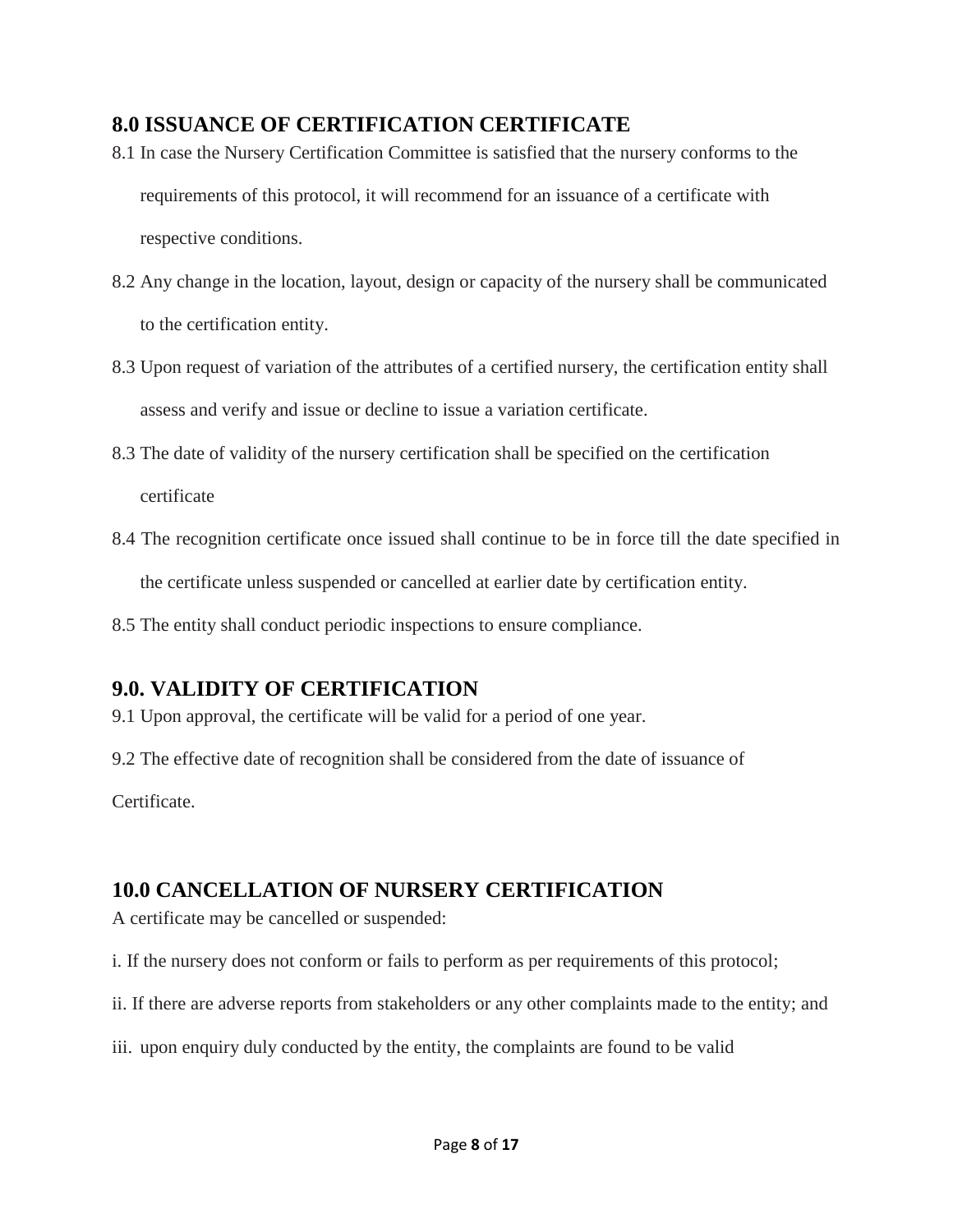### **11.0 APPEAL AGAINST CANCELLATION OF THE CERTIFICATE**

11.1 Appeal against cancellation of the nursery certificate shall be heard and determined by the

Nursery certification committee and the decision communicated within 30 days from the receipt

of such complaint

## *ANNEX 1:* **APPLICATION FORM FOR NURSERY CERTIFICATION (this should be provided at the time registration)**

(*To be completed by the applicant*)

| 12) List of seedling raised in the nursery and their quantities |
|-----------------------------------------------------------------|

#### **ANNEX 2: CRITERIA FOR CERTIFICATION OF NURSERIES**

#### **CERTIFICATION CRITERIA**

A set of criteria will serve as basis for certification of forest nurseries. These criteria put emphasis on the following major concerns:

(1) Seedling physical quality which will include seedling health, stem form, root form and sturdiness

(2) Skills of nursery managers or their capacity to produce high quality planting materials;

- (3) Nursery facilities
- (4) Production capacity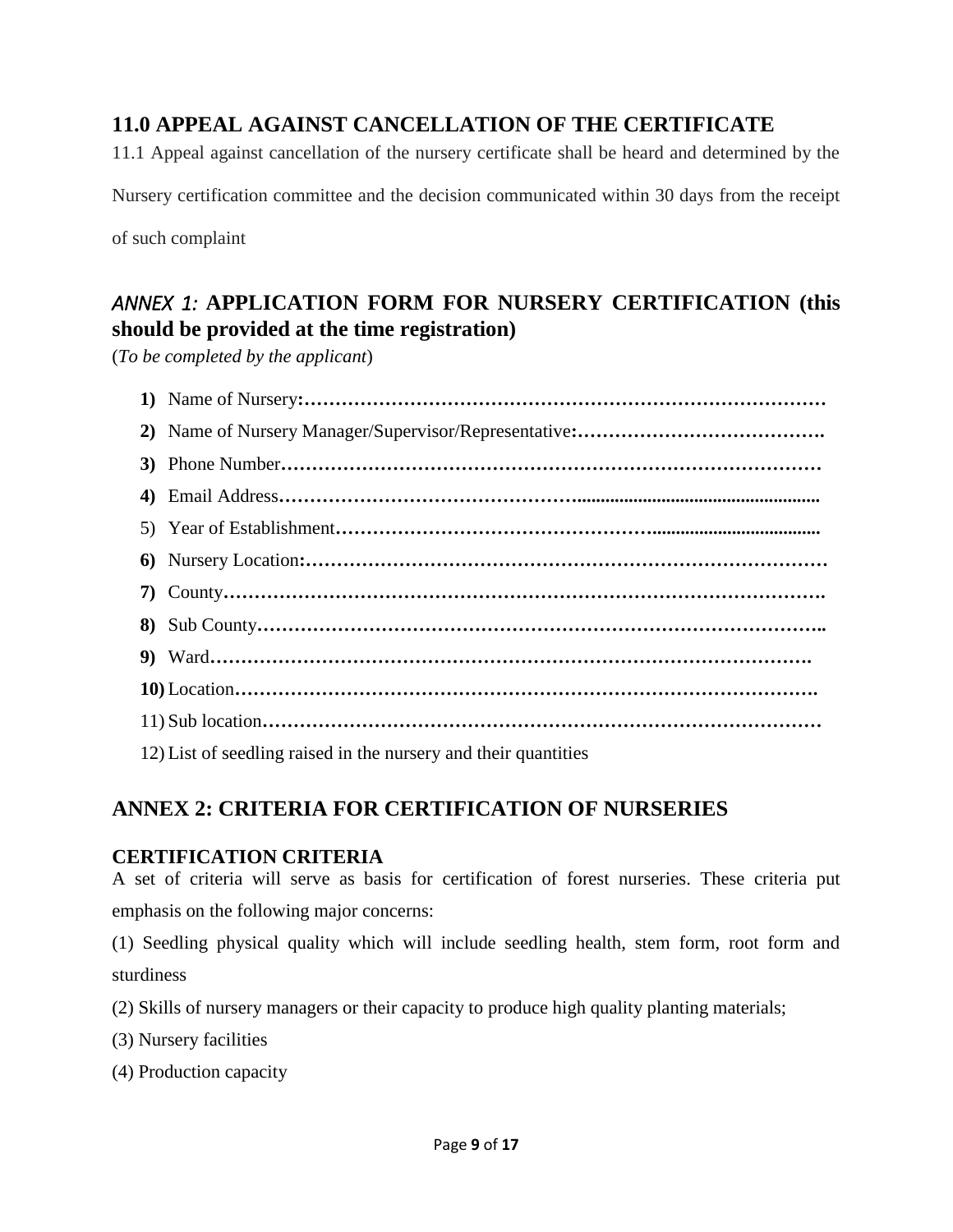#### **ASSESSEMENT CRITERIA**

#### **SEEDLING NURSERY AUDIT CHECKLIST**

| The purpose of this Checklist is to facilitate the accreditation of Commercial Tree Nurseries in  |
|---------------------------------------------------------------------------------------------------|
| Kenya. Satisfying point numbers 1 and 2 is a pre-requisite for entering the nursery accreditation |
| process, i.e                                                                                      |
| 1. The seed used must have been obtained from a KEFRI recommended source                          |
| 2. The nursery must have a holding capacity of 2000 seedlings in a season.                        |
|                                                                                                   |
|                                                                                                   |
|                                                                                                   |
|                                                                                                   |
|                                                                                                   |
|                                                                                                   |
|                                                                                                   |
|                                                                                                   |
|                                                                                                   |
|                                                                                                   |
|                                                                                                   |
|                                                                                                   |
|                                                                                                   |

# **SEEDLING NURSERY AUDIT CHECKLIST**

| N <sub>0</sub> . |                               | <b>ISSUE</b> | <b>STANDARD</b>                                                                                      |                     |
|------------------|-------------------------------|--------------|------------------------------------------------------------------------------------------------------|---------------------|
| $\mathbf{1}$     | Category                      | 1.1          | Private non-commercial (no sale of   Pass<br>seedlings)                                              | mark<br>60%         |
|                  |                               | 1.2          | Public<br>non-commercial<br>(e.g.<br>Schools)                                                        | Pass<br>mark<br>60% |
|                  |                               | 1.3          | Commercial (all nurseries that sell<br>seedlings)                                                    | Pass<br>mark<br>75% |
| $\overline{2}$   | <b>Production</b><br>Capacity | 2.1          | Small scale commercial<br>and<br>individual tree nursery with an<br>output of 5000-500,000 seedlings | Class 3             |
|                  |                               | 2.2          | Medium scale commercial tree<br>nursery with an output of over<br>501000-1000,000 seedlings          | Class 2             |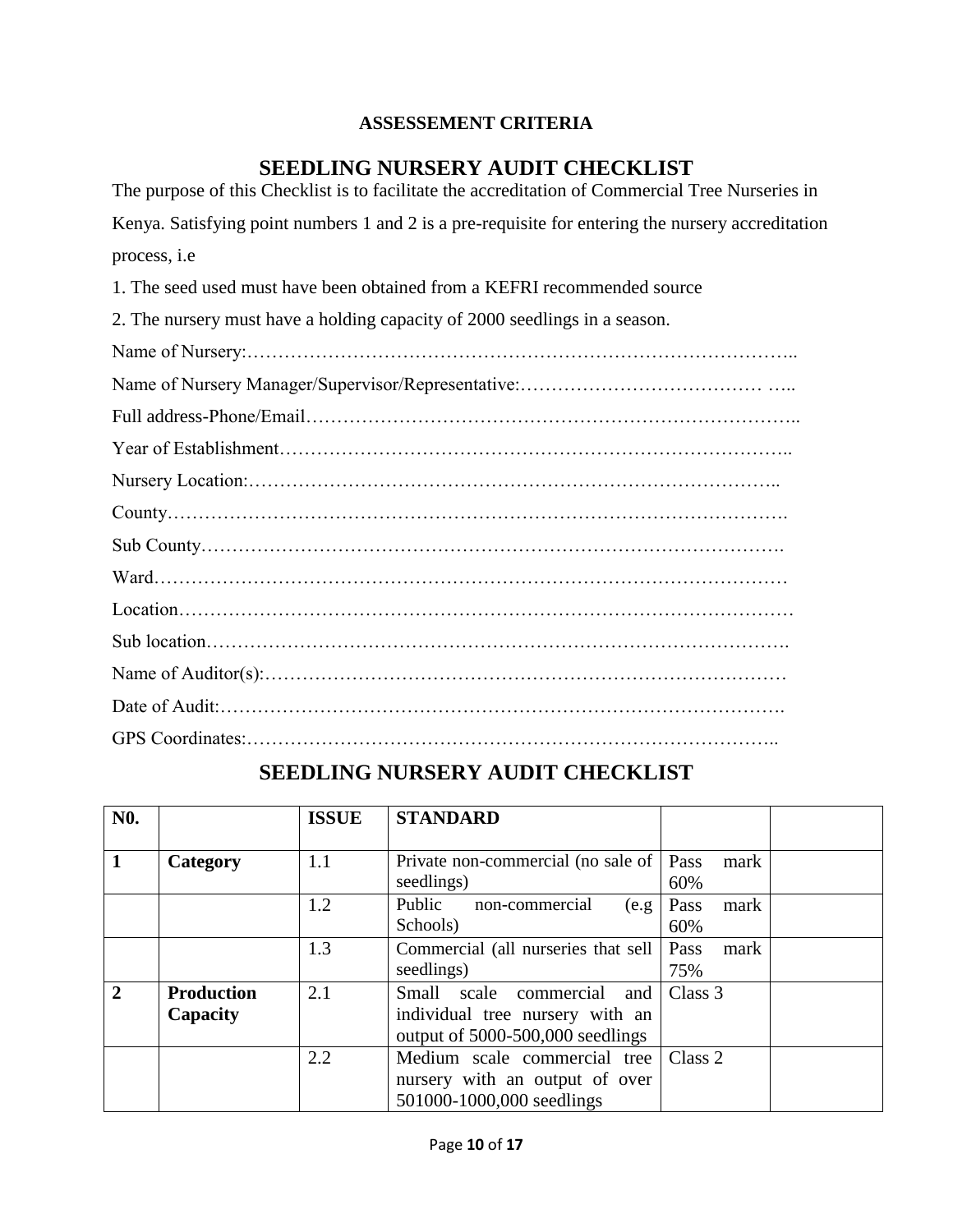|                  |                            | 2.3          | Large scale commercial<br>tree                    | Class 1        |              |
|------------------|----------------------------|--------------|---------------------------------------------------|----------------|--------------|
|                  |                            |              | nursery with an output of over 1                  |                |              |
|                  |                            |              | million seedlings                                 |                |              |
|                  | <b>Source of seed</b>      |              | Indicate source of seed                           | Certified      |              |
|                  |                            |              |                                                   | source         |              |
|                  | <b>Nursery audit score</b> |              |                                                   |                |              |
| N <sub>0</sub> . |                            | <b>ISSUE</b> | <b>STANDARD</b>                                   | <b>Marks</b>   | <b>Score</b> |
|                  |                            |              |                                                   |                |              |
| $\mathbf{1}$     | <b>Accessibilit</b>        | 1.1          | Is the road leading to the nursery                | 0.5            |              |
|                  | V                          |              | trafficable?                                      |                |              |
|                  |                            | 1.2          | Is there a nursery                                | 0.5            |              |
|                  |                            |              | signpost?                                         |                |              |
|                  |                            | 1.3          | Does the nursery design allow easy not be ment of |                |              |
|                  |                            |              | vehicles and people?                              |                |              |
|                  |                            |              |                                                   | 1.5            |              |
| 1                | <b>Seed quality</b>        | 1.1          | Are the seeds true to type?                       | $\overline{3}$ |              |
|                  |                            |              |                                                   |                |              |
|                  |                            | 1.2          | Are the seeds properly labeled?                   | $\mathbf{1}$   |              |
|                  |                            | 1.3          | Do the seeds look contaminated                    | 5              |              |
|                  |                            | 1.4          | Do you have seed storage                          | $\overline{2}$ |              |
|                  |                            |              | facility?                                         |                |              |
|                  |                            |              |                                                   | 11             |              |
| $\overline{2}$   | <b>Seedling quality</b>    | 2.1          | Are seedlings well positioned/well                | $\mathbf{1}$   |              |
|                  |                            |              | centred in the pot relative to the                |                |              |
|                  |                            |              | root ball?                                        |                |              |
|                  |                            | 2.3          | Is there one plant per pot? Is there              | $\mathbf{1}$   |              |
|                  |                            |              | a single, straight, sturdy and well               |                |              |
|                  |                            |              | centred seedling in the pot?                      |                |              |
|                  |                            | 2.4          | Absence of overgrown seedlings in                 | $\overline{2}$ |              |
|                  |                            |              | the nursery/seedling carried over                 |                |              |
|                  |                            |              | from the previous season                          |                |              |
|                  |                            | 2.5          | Is there any sign of root                         | $\overline{2}$ |              |
|                  |                            |              | distortions? Are the roots well                   |                |              |
|                  |                            |              | balanced and developed with no                    |                |              |
|                  |                            |              | coiling in the pots? Is there                     |                |              |
|                  |                            |              | satisfactory root plug<br>development?            |                |              |
|                  |                            | 2.6          | Are the seedlings sorted?                         | $\overline{2}$ |              |
|                  |                            | 2.7          | Is there a good Root: Shoot ratio                 | $\overline{2}$ |              |
|                  |                            |              | $(1:2)?$ Are ready seedlings having               |                |              |
|                  |                            |              | the shoot twice the root in height?               |                |              |
|                  |                            | 2.8          | Are the seed or transplant beds                   | $\overline{2}$ |              |
|                  |                            |              | constructed at the recommended                    |                |              |
|                  |                            |              | height (at least 30cm high) to                    |                |              |
|                  |                            |              | facilitate proper root development?               |                |              |
|                  |                            | 2.9          | Is the nursery weeded? Free from                  | $\overline{2}$ |              |
|                  |                            |              | weeds                                             |                |              |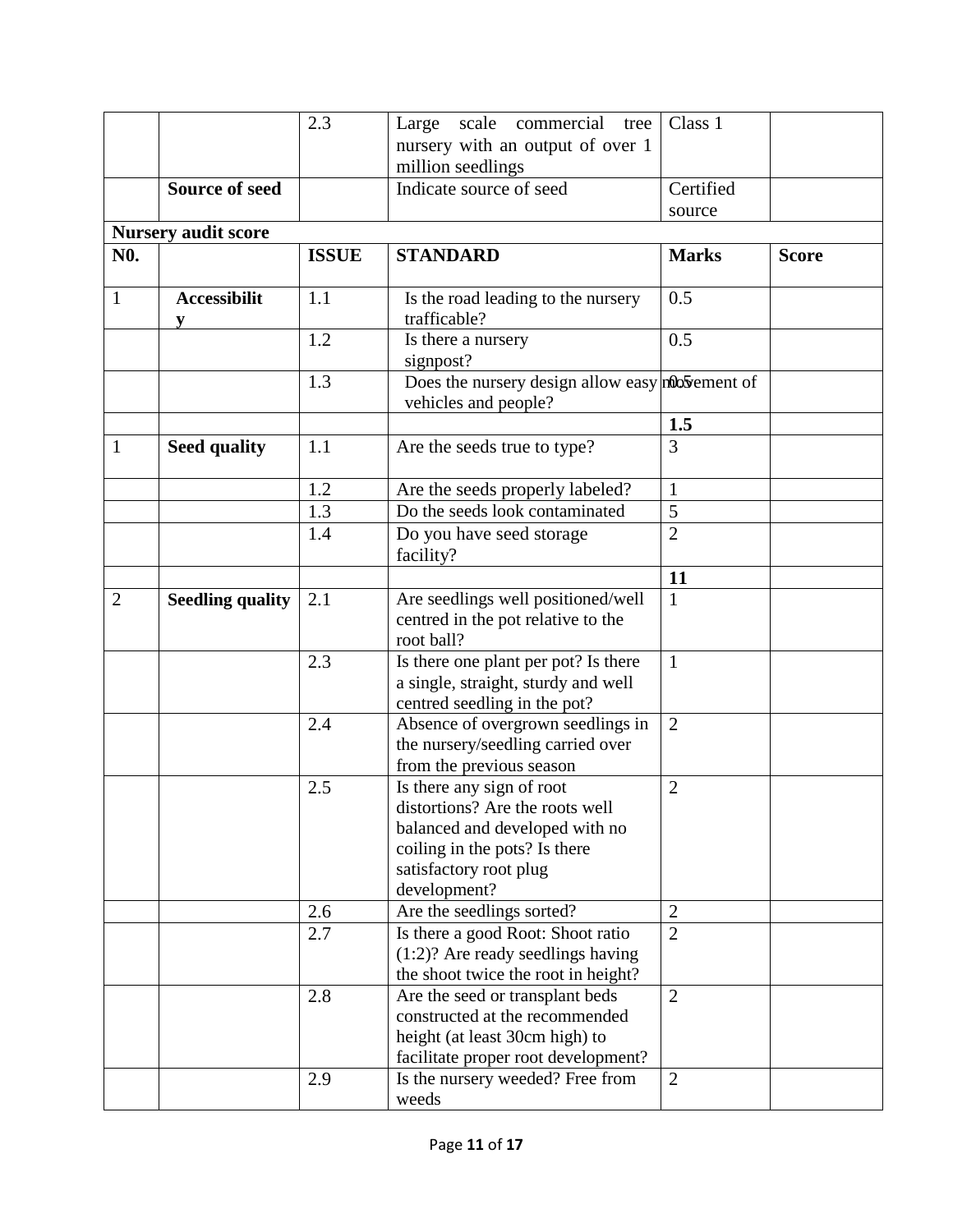|   |                 |      |                                   | Are there symptoms of nutrient     |                   |       | $\overline{2}$ |                |              |   |
|---|-----------------|------|-----------------------------------|------------------------------------|-------------------|-------|----------------|----------------|--------------|---|
|   |                 |      |                                   | deficiencies (Coloration)          |                   |       |                |                |              |   |
|   |                 | 2.10 |                                   | For nurseries raising, Eucalypts,  |                   |       | $\overline{2}$ |                |              |   |
|   |                 |      |                                   | Pinus patula, Grevillea robusta,:  |                   |       |                |                |              |   |
|   |                 |      |                                   | Is transplanting of the germinated |                   |       |                |                |              |   |
|   |                 |      |                                   | seedlings (pricking out) to the    |                   |       |                |                |              |   |
|   |                 |      | growing beds/pots done with great |                                    |                   |       |                |                |              |   |
|   |                 |      |                                   | care to prevent deformation of the |                   |       |                |                |              |   |
|   |                 |      |                                   | root system?                       |                   |       |                |                |              |   |
|   |                 |      |                                   |                                    |                   |       | 24             |                |              |   |
| 3 | <b>Seedling</b> |      |                                   |                                    | Level of severity |       |                |                |              |   |
|   | <b>Health</b>   |      |                                   |                                    |                   |       |                |                |              |   |
|   |                 | 3.1  |                                   | there<br>Are                       | $10 - 15$         | $5-9$ |                | Less           | than         | 5 |
|   |                 |      |                                   | incidences                         | seedlings         |       | seedlings      |                | seedlings    |   |
|   |                 |      |                                   | of<br>plant                        | affected (1)      |       | affected (2)   |                | affected (3) |   |
|   |                 |      |                                   | of<br>pests                        |                   |       |                |                |              |   |
|   |                 |      |                                   | commercial                         |                   |       |                |                |              |   |
|   |                 |      |                                   | species                            |                   |       |                |                |              |   |
|   |                 |      |                                   |                                    |                   |       |                |                |              |   |
|   |                 |      |                                   | Species 1                          |                   |       |                | $\overline{3}$ |              |   |
|   |                 |      |                                   | Species 2                          |                   |       |                | 3              |              |   |
|   |                 |      |                                   | Species 3                          |                   |       |                | 3              |              |   |
|   |                 |      |                                   | Species 4                          |                   |       |                | $\overline{3}$ |              |   |
|   |                 |      |                                   | Species 5                          |                   |       |                | 3              |              |   |
|   |                 |      |                                   |                                    |                   |       |                | 15             |              |   |
|   |                 | 3.2  |                                   | there<br>Are                       |                   |       |                |                |              |   |
|   |                 |      |                                   | incidences                         |                   |       |                |                |              |   |
|   |                 |      |                                   | of<br>plant                        |                   |       |                |                |              |   |
|   |                 |      |                                   | diseases<br>of                     |                   |       |                |                |              |   |
|   |                 |      |                                   | commercial                         |                   |       |                |                |              |   |
|   |                 |      |                                   | species                            |                   |       |                |                |              |   |
|   |                 |      |                                   |                                    |                   |       |                |                |              |   |
|   |                 |      |                                   | Species 1                          |                   |       |                | 3              |              |   |
|   |                 |      |                                   | Species 2                          |                   |       |                | 3              |              |   |
|   |                 |      |                                   | Species 3                          |                   |       |                | $\overline{3}$ |              |   |
|   |                 |      |                                   | Species 4                          |                   |       |                | $\overline{3}$ |              |   |
|   |                 |      |                                   | Species 5                          |                   |       |                | $\overline{3}$ |              |   |
|   |                 |      |                                   |                                    |                   |       |                | 15             |              |   |
|   |                 | 3.3  |                                   | For<br>any                         | $\overline{2}$    |       |                |                |              |   |
|   |                 |      |                                   | pests<br>were                      |                   |       |                |                |              |   |
|   |                 |      |                                   | they                               |                   |       |                |                |              |   |
|   |                 |      |                                   | reported<br>to                     |                   |       |                |                |              |   |
|   |                 |      |                                   | relevant                           |                   |       |                |                |              |   |
|   |                 |      |                                   | authorities                        |                   |       |                |                |              |   |
|   |                 |      |                                   | (KEFRI) and                        |                   |       |                |                |              |   |
|   |                 |      |                                   | appropriate                        |                   |       |                |                |              |   |
|   |                 |      |                                   | preventive                         |                   |       |                |                |              |   |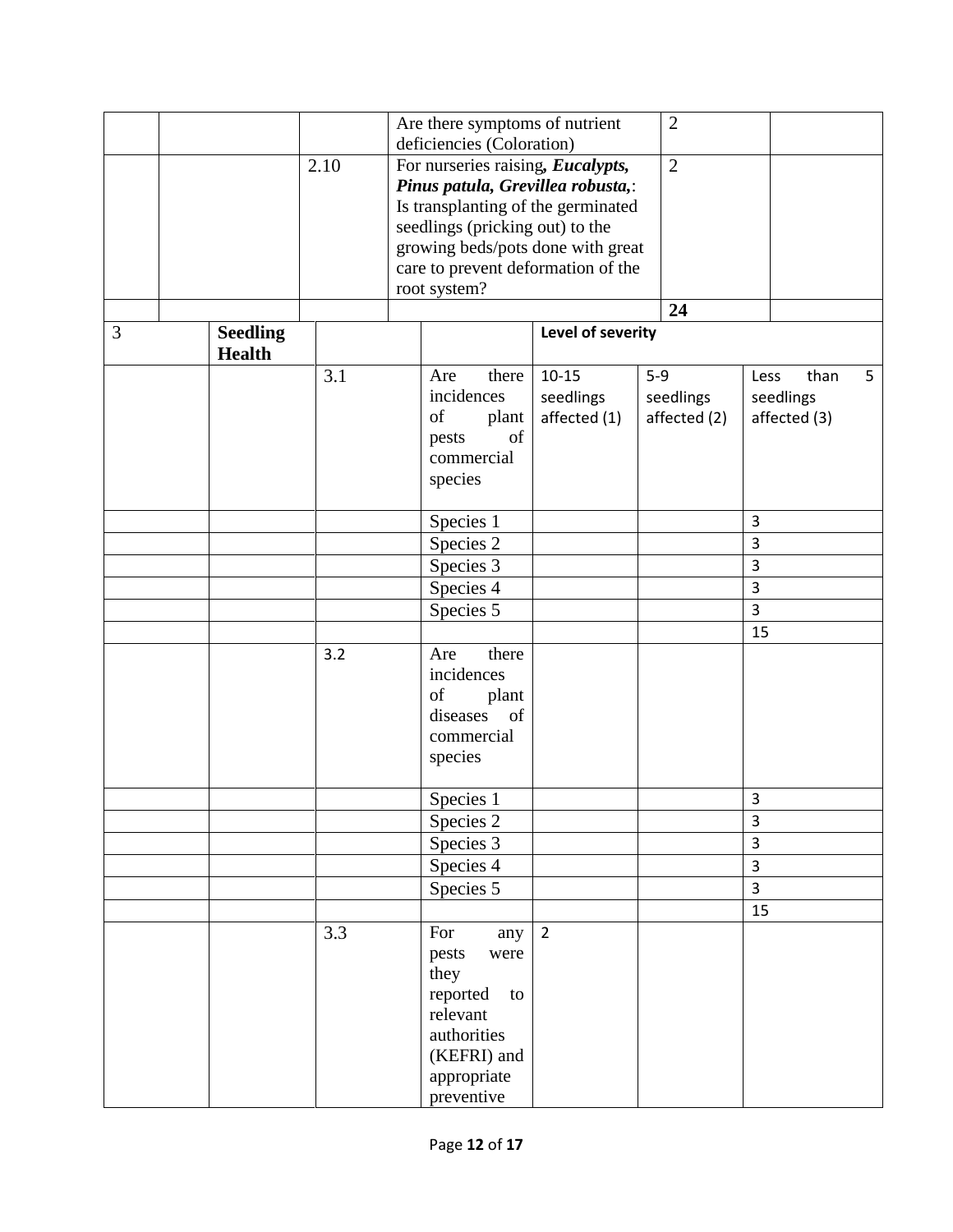|  |     | and control    |                |    |
|--|-----|----------------|----------------|----|
|  |     | measures       |                |    |
|  |     | taken?         |                |    |
|  | 3.4 | For<br>any     | $\overline{2}$ |    |
|  |     | diseases,      |                |    |
|  |     | they<br>were   |                |    |
|  |     | reported<br>to |                |    |
|  |     | relevant       |                |    |
|  |     | authorities    |                |    |
|  |     | (KEFRI) and    |                |    |
|  |     | appropriate    |                |    |
|  |     | preventive     |                |    |
|  |     | and control    |                |    |
|  |     | measures       |                |    |
|  |     | taken?         |                |    |
|  | 3.5 | there<br>Are   | $\overline{2}$ |    |
|  |     | any            |                |    |
|  |     | management     |                |    |
|  |     | system,        |                |    |
|  |     | knowledge      |                |    |
|  |     | or effort to   |                |    |
|  |     | control pest   |                |    |
|  |     | and diseases   |                |    |
|  |     |                |                | 36 |

| $\overline{4}$ | <b>Seedling care</b><br>and<br>maintenance | 4.1 | Are young seedlings put under shade<br>after pricking out?                                                            |     |
|----------------|--------------------------------------------|-----|-----------------------------------------------------------------------------------------------------------------------|-----|
|                |                                            | 4.2 | Are the seedling well watered                                                                                         |     |
|                |                                            | 4.3 | Is root pruning done frequently?                                                                                      |     |
|                |                                            | 4.4 | Is the nursery weeded? Free from<br>weeds                                                                             | 1   |
|                |                                            | 4.5 | Is hardening up properly done                                                                                         |     |
|                |                                            |     |                                                                                                                       | 5   |
| 5              | <b>Record</b><br><b>Keeping</b>            | 5.1 | Are seed and seedling purchase<br>records kept up to date? E.g. (date of<br>receipt, supplier, species, Lot No. etc.) | 0.5 |
|                |                                            | 5.2 | Are seed sowing and germination<br>records/data recorded?                                                             | 0.5 |
|                |                                            | 5.3 | Are financial transactions recorded?<br>Payment vouchers, receipts, invoices<br>etc?                                  | 0.5 |
|                |                                            | 5.4 | Are activity records kept to date?                                                                                    | 0.5 |
|                |                                            | 5.5 | Are fertilizers, pesticides and<br>fungicides used recorded?                                                          | 0.5 |
|                |                                            | 5.6 | Are pest and diseases incidence<br>records made                                                                       | 0.5 |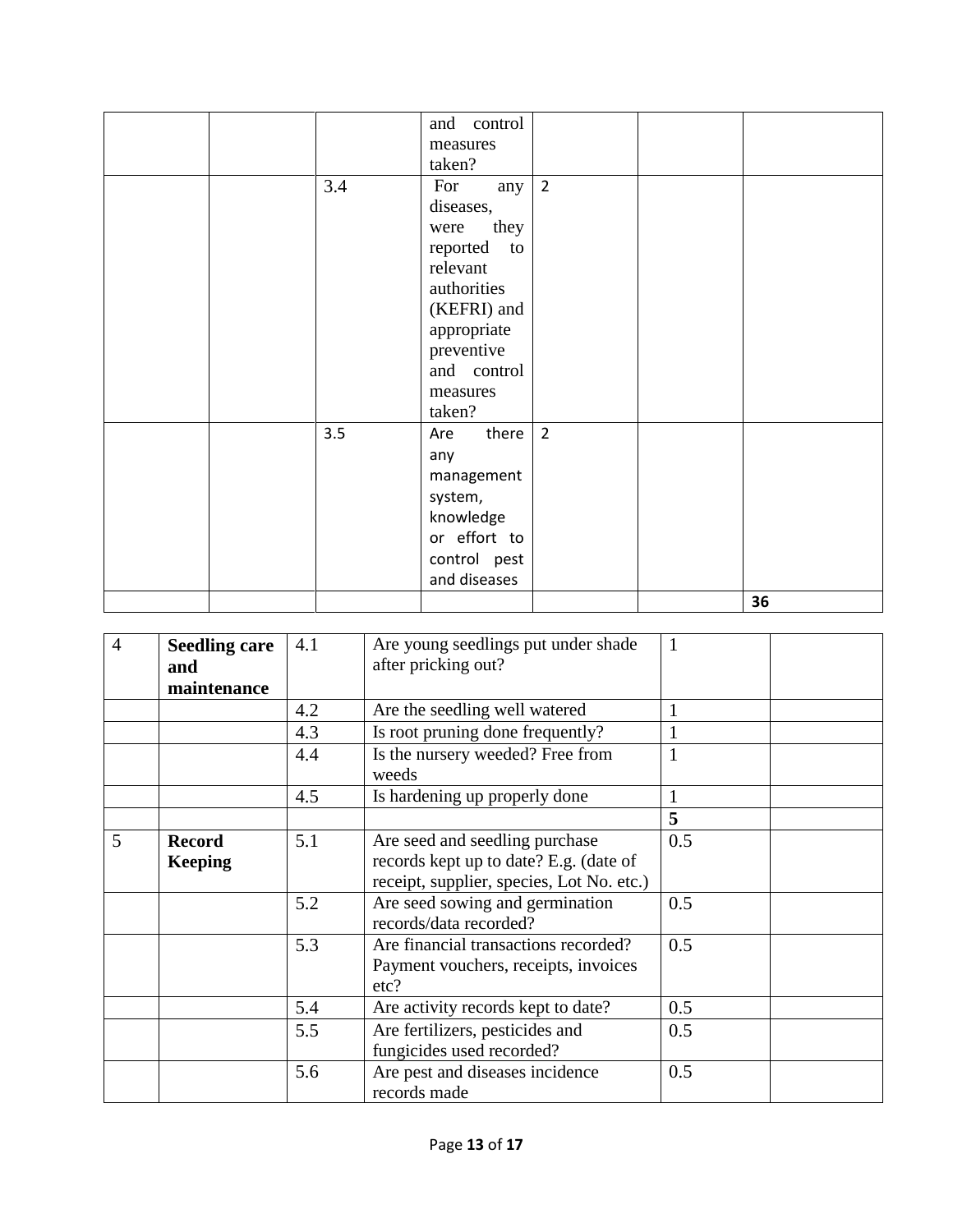|                |                                                          | 5.7  | Are there records of the nursery stock                                                                                                 | 0.5                     |
|----------------|----------------------------------------------------------|------|----------------------------------------------------------------------------------------------------------------------------------------|-------------------------|
|                |                                                          | 5.8  | Do they have an upto date visitors                                                                                                     | 0.5                     |
|                |                                                          |      | book                                                                                                                                   |                         |
|                |                                                          |      |                                                                                                                                        | $\overline{\mathbf{4}}$ |
| 6              | <b>Nursery beds</b>                                      | 6.1  | Are the beds well aligned in the East-<br>West direction?                                                                              | 0.5                     |
|                |                                                          | 6.2  | Are the beds constructed at the<br>recommended height and width?                                                                       | 0.5                     |
|                |                                                          | 6.3  | Is each bed clearly labelled with<br>species and sowing details?                                                                       | 0.5                     |
|                |                                                          | 6.4  | Are the beds partitioned for easy stock<br>taking as well as maintenance?                                                              | 0.5                     |
|                |                                                          | 6.5  | Is shade provided to the seedlings?                                                                                                    | 0.5                     |
|                |                                                          | 6.6  | Are the beds free of weeds?                                                                                                            | 0.5                     |
|                |                                                          |      |                                                                                                                                        | $\mathbf{3}$            |
| $\overline{7}$ | Growing<br>media and<br>potting                          | 7.1  | Are pots used of the recommended<br>sizes                                                                                              | 0.5                     |
|                |                                                          | 7.2  | Do the tubes have perforations to<br>allow for excess drainage?                                                                        | 0.5                     |
|                |                                                          | 7.3  | Is the media freely draining?                                                                                                          | 0.5                     |
|                |                                                          | 7.4  | Is the media cohesive for transport?                                                                                                   | 0.5                     |
|                |                                                          | 7.5  | Is the soil ball around the roots stable?                                                                                              | 0.5                     |
|                |                                                          |      |                                                                                                                                        | 2.5                     |
| 8              | <b>General</b><br><b>Nursery</b><br>hygiene/neatn<br>ess | 8.1  | Is the nursery and its surrounding<br>clean and tidy?                                                                                  | $\mathbf{1}$            |
|                |                                                          | 8.2  | Is there a rubbish pit? Is Waste/Refuse<br>disposed of in an appropriate manner?                                                       | $\mathbf{1}$            |
|                |                                                          | 8.3  | Is the nursery well drained?                                                                                                           | $\mathbf{1}$            |
|                |                                                          |      |                                                                                                                                        | $\mathbf{3}$            |
| 9              | <b>Environment</b>                                       | 9.1  | Are there alternative /innovative<br>potting materials used in the nursery                                                             | 0.5                     |
|                |                                                          | 9.2  | Are the potting materials disposed off<br>in an appropriate manner? Does the<br>nursery recycle, re-use or bury old<br>polythene pots? | 0.5                     |
|                |                                                          |      |                                                                                                                                        |                         |
|                |                                                          | 9.3  | Are there no signs of erosion in the<br>nursery?                                                                                       | 0.5                     |
|                |                                                          |      |                                                                                                                                        | 1.5                     |
| 10             | <b>Water quality</b><br>& quantity                       | 10.1 | Is the water used clean and clear of<br>suspensions?                                                                                   | 0.5                     |
|                |                                                          | 10.2 | Are there adequate water storage<br>facilities?                                                                                        | 0.5                     |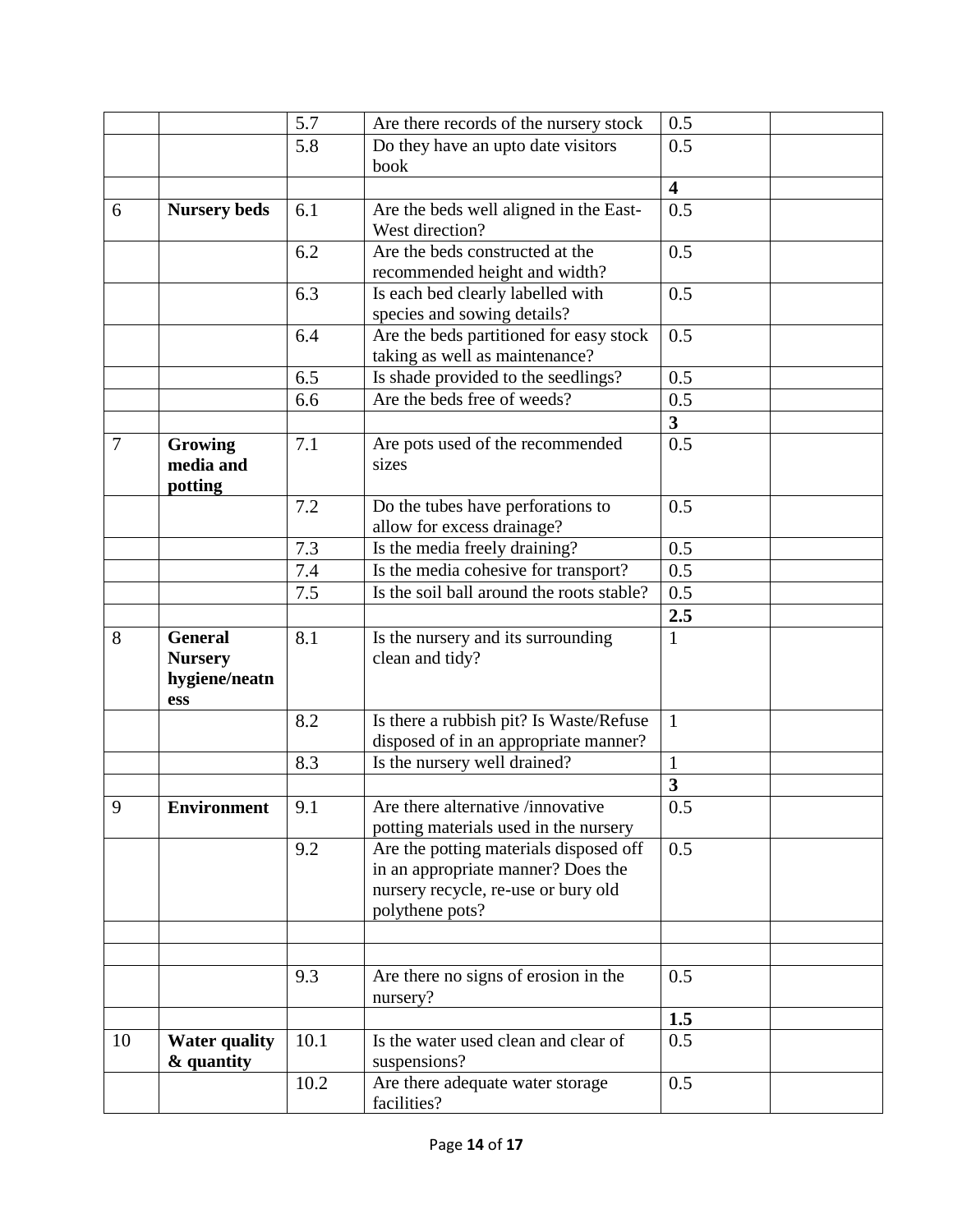|    |                              | 10.3 | Does the nursery have a reliable water<br>source?                                                                                                                                | 0.5              |
|----|------------------------------|------|----------------------------------------------------------------------------------------------------------------------------------------------------------------------------------|------------------|
|    |                              | 10.4 | Do they use the right watering<br>equipments/tools?                                                                                                                              | 0.5              |
|    |                              |      |                                                                                                                                                                                  | $\boldsymbol{2}$ |
| 11 | <b>Nursery</b><br>protection | 11.1 | Is there a fence to protect the nursery<br>from animals and other intruders?                                                                                                     | $\mathbf{1}$     |
|    |                              | 11.2 | Is the nursery protected from wind<br>damage?                                                                                                                                    | $\mathbf{1}$     |
|    |                              | 11.3 | Does the nursery quarantine plants<br>from other nurseries? Is there isolation<br>from other plants?                                                                             | $\mathbf{1}$     |
|    |                              |      |                                                                                                                                                                                  | 3                |
| 12 | Workers'<br>welfare          | 12.1 | Are workers provided with appropriate<br>clothing and Personal Protective<br>Equipment (PPE)?                                                                                    | 0.5              |
|    |                              | 12.2 | Is drinking water provided?                                                                                                                                                      | 0.5              |
|    |                              | 12.3 | Are workers provided with a shade to<br>carry out some operations?                                                                                                               | 0.5              |
|    |                              | 12.4 | Is ergonomics taken into consideration<br>in the working environment?                                                                                                            | 0.5              |
|    |                              | 12.5 | Is there a toilet for workers and other<br>nursery visitors?                                                                                                                     | 0.5              |
|    |                              | 12.6 | Is there a complete(well-stocked) First<br>Aid kit at the nursery                                                                                                                | 0.5              |
|    |                              | 12.7 | Is there a trained First Aider with valid<br>training certificates?                                                                                                              | 0.5              |
|    |                              | 12.8 | Are employment contracts available<br>for employees? Is a signed copy of the<br>formal work contract available?                                                                  | 0.5              |
|    |                              |      |                                                                                                                                                                                  | 4.5              |
| 13 | <b>Stores</b>                | 13.1 | General appearance and cleanliness of<br>storage area: Is the store well<br>organized. Are there shelves to clearly<br>separate tools, Safety equipment,<br>chemicals, food etc? | $\overline{2}$   |
|    |                              | 13.2 | Is the tools register kept up to date?                                                                                                                                           | $\mathbf{1}$     |
|    |                              |      |                                                                                                                                                                                  | $\mathbf{3}$     |
| 14 | <b>Skills</b><br>of          | 14.1 | Evidence<br>of having<br>attended<br>a                                                                                                                                           | $\overline{3}$   |
|    | nursery                      |      | training in nursery management from                                                                                                                                              |                  |
|    | manager                      |      | a recognized institution                                                                                                                                                         |                  |
|    |                              |      |                                                                                                                                                                                  | <b>100</b>       |

### **Corrective Action Report for the Nursery**

| CAR NO. | <b>Description of Non-</b> | Date to be Closed | <b>Closed by</b> |
|---------|----------------------------|-------------------|------------------|
|         | conformance                |                   |                  |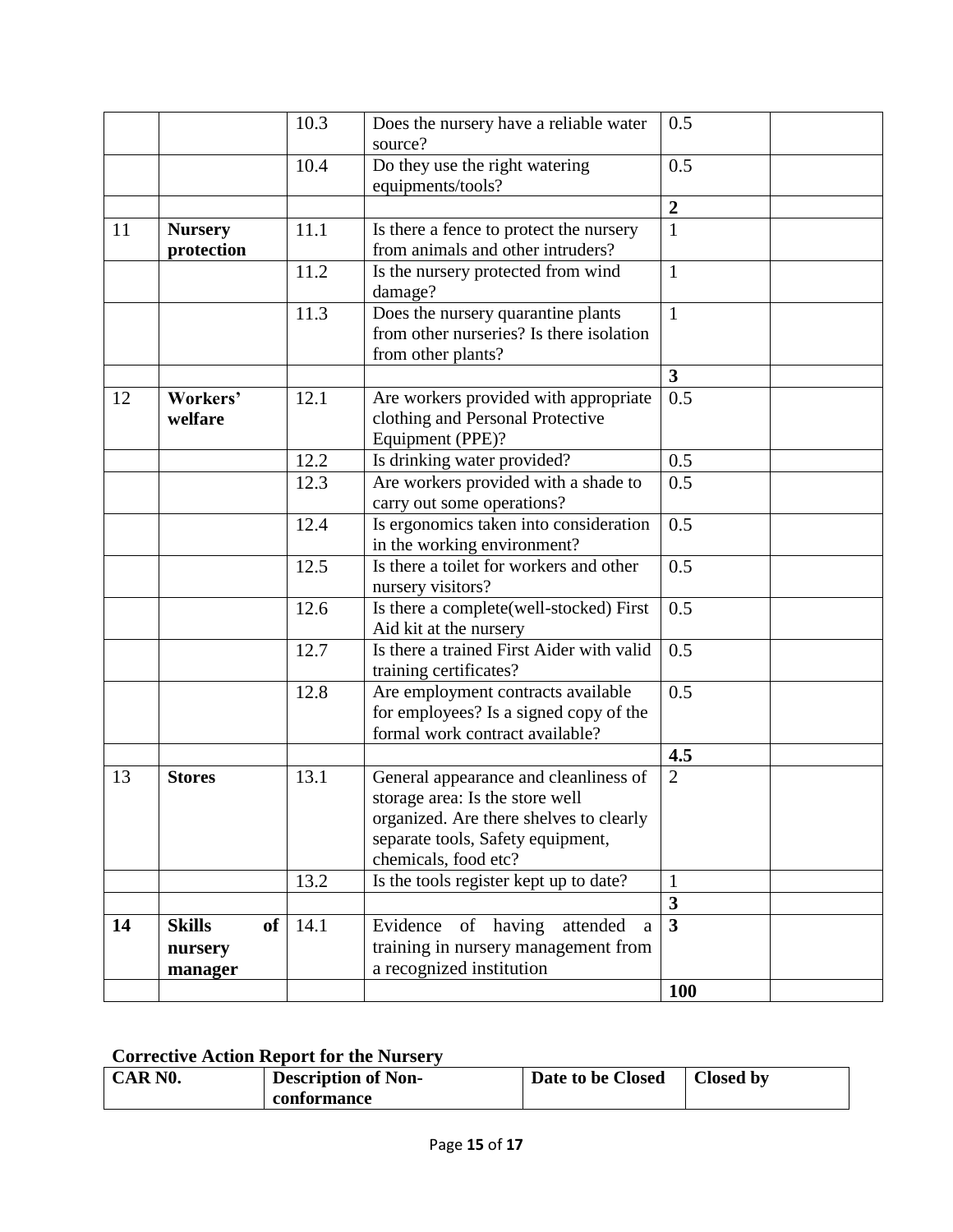*NB: Corrections on major findings should be supplied within reasonable time before certificate is awarded.*

# **Observation Report for the Nursery**

| <b>Observation No.</b> | $\overline{\mathbf{v}}$<br><b>Description of Observation</b> | <b>Comment</b> |
|------------------------|--------------------------------------------------------------|----------------|
|                        |                                                              |                |
|                        |                                                              |                |
|                        |                                                              |                |
|                        |                                                              |                |
|                        |                                                              |                |
|                        |                                                              |                |
|                        |                                                              |                |
|                        |                                                              |                |
|                        |                                                              |                |
|                        |                                                              |                |
|                        |                                                              |                |
|                        |                                                              |                |